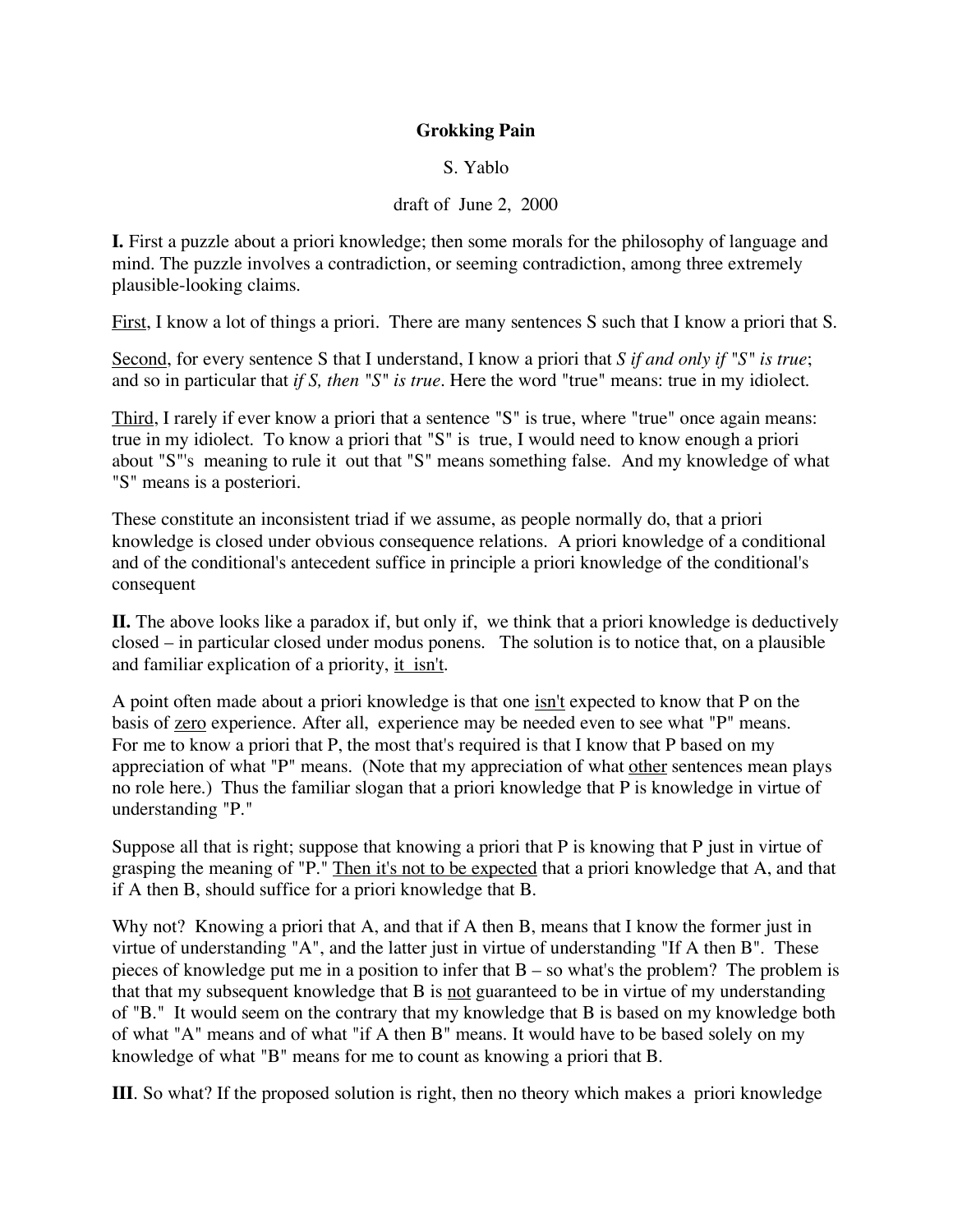out to be closed under modus ponens can be correct. Lots of theories however would appear to do just that. I will focus on so-called two-dimensionalism, or what Chalmers calls modal rationalism, because it has been the subject of so much recent attention.

Modal rationalists say that it is a priori that P if and only if "P" is true in, or with respect to, all worlds-considered-as-actual. If we define the primary intension of "P" as the set of worlds w such that "P" is true in w-construed-as-actual, then it is a priori that P if and only if the primary intension of "P" is the set of all (centered) worlds. From this analysis it clearly follows that if the premises of a modus ponens argument are a priori, so is the conclusion. There is no way for a conditional and its antecedent to have universal primary intension without the conditional's consequent having universal primary intension too.

**IV.** You've now heard the main argument of this paper, more or less: modal rationalism miconstrues the extent of a priori knowledge, so modal rationalism is mistaken. If we know a priori that sisters are siblings, then we know a priori too what "sisters are siblings" means – enough anyway to know a priori that that meaning is true. This is a fussy little objection as it stands, but it points the way to some bigger things as we'll eventually see. For one thing it points the way to a clearer picture of the Chalmers/Jackson objection to physicalism than we have had so far.

A good place to start is by recalling a principal teaching of Kripke about evaluating sentences in counterfactual worlds. When we evaluate "P" with respect to a world considered as counterfactual, how the inhabitants of that world understand the sentence is irrelevant. If it was the inhabitants' understanding that mattered, then it would be true rather than false that "if "tail" had meant leg, horses would have had four tails." The proper method is to take our sentence, understood our way, and ask whether it is true of the given world considered as counterfactual "True of" here expresses a transworld relation between our sentence and their world.

That was a point about evaluation with respect to worlds taken as counterfactual. Although it's less widely appreciated, similar points apply to worlds taken as actual. The proper method is to take our sentence, understood our way, and ask whether it so understood is true in the given world considered as actual. Chalmers would seem to agree with this:

A primary intension specifies what it takes for an entity in the actual world to qualify as the referent of the concept: these conditions of application will often build in no requirements about the presenece of the concept itself. In evaluating the referent at an actual-world candidate, we retain the concept from the real actual world [TCM, 8]

a world with an artichoke at its center is precisely the sort of actual-world candidate that is endorsed by my thought "I am an artichoke," even if the artichoke is not thinking. In these cases we can retain the thought from the real actual world and simultaneously evaluate its truth-value in other actual-world candidates without any loss of coherence. [Note: Doing things this also avoids a problem raised for Fodor's theory by Block (1991) and Stalnaker (1991). The problem is that of what must be "held constant" between contexts (a token in the language of thought? the physical/functional structure of the thinker?). On my account, nothing needs to be held constant, as we always appeal to the concept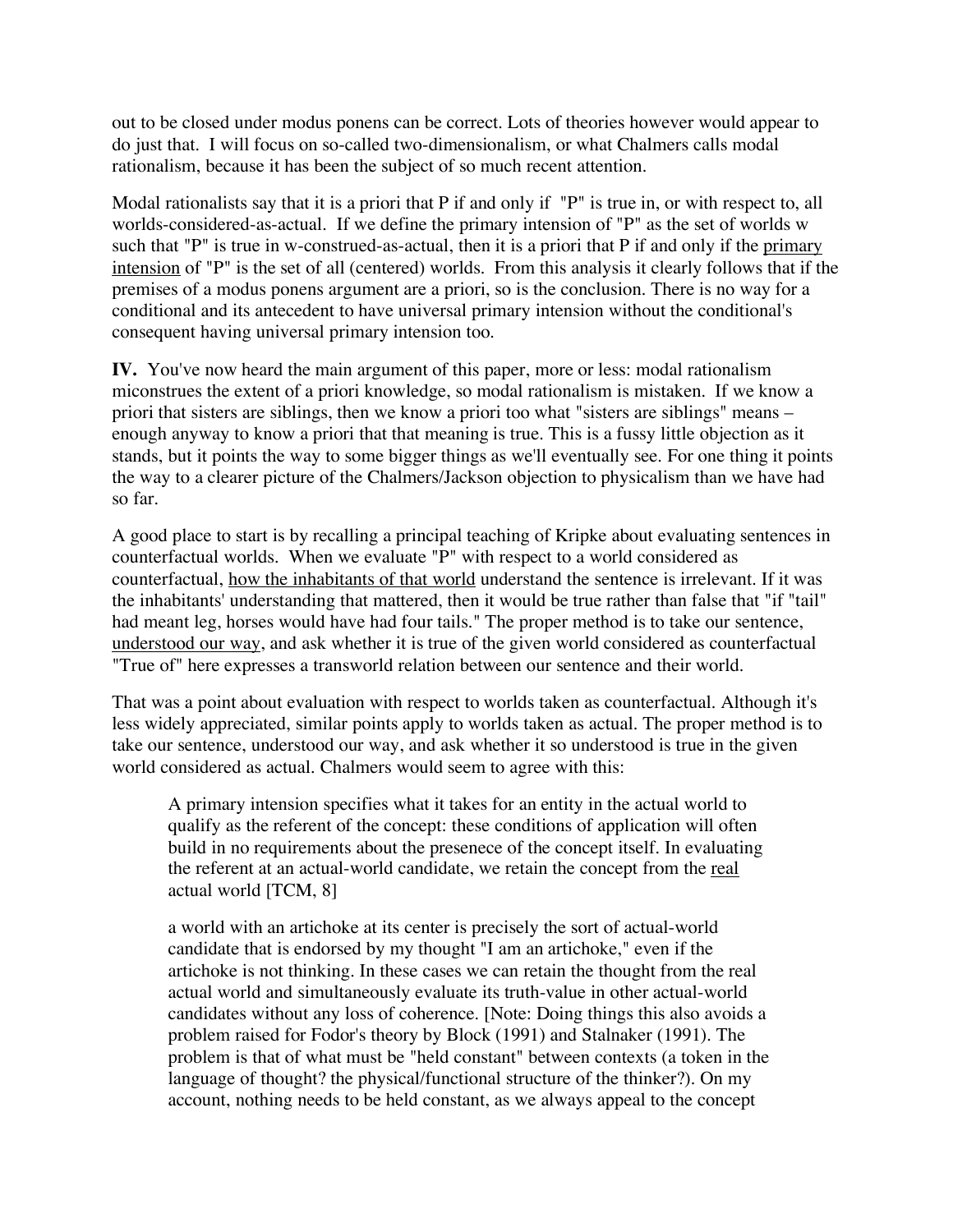from the real world in evaluating the referent at a centered world.] [TCM, 422]

Just as we saw with Kripke, then, Chalmers's theory gives the wrong results if evaluation is construed as intra-world rather than cross-world. He does not want it to come out a priori that, say, there are sentences. But then he needs a world which taken as actual makes "there are sentences" false. Such a world obviously cannot contain sentences; so the token of "there are sentences" that gets evaluated with respect to that world had better be here, not there.

**V.** All of that is fair enough, I think. The problem is to see how it's to be reconciled with the modal rationalist's principal claims. These I take to be

(E) it is a priori that S iff for all worlds w, "S" is true in w-considered-as-actual

and its apparent consequence

(A) if it is not a priori that S, then there are worlds which construed as actual make "S" false.

(A) is a key premise in the rationalist's argument against physicalism: it is not a priori that that if physics, then pain. I want to explore a certain way of constructing counterexamples to (A), and then see if the method can be extended to encompass the case of interest. (The case where "S" is "if physics then pain.") The idea in a nutshell is that you will have counterexamples to (A) when your sentence contains grokking predicates. By a grokking predicate I mean one that identifies its object in part by aspects of our experience of it that don't purport to be representational.

For example: A certain kind of line drawing will be seen by anyone who looks at it as a human face. I don't mean that everyone will judge it to resemble a face or to represent a face, just that we cannot easily stop ourselves from "seeing a face in it" and forming associated judgments, e.g., the face looks cruel or alarmed or what have you. I will call line drawings like this "facical." Now consider a world w about which all I'm going to tell you is that it contains Figure One:



Is "facical" true of this figure in  $\underline{w}$  considered-as-actual? The answer is yes, and it remains yes no matter what I go on to say about the observers in w: that they see nothing in the figure, that it looks to them like a battleship, or whatever. The reason as before is that we evaluate the figure with respect to <u>our</u> word "facical," understood as we understand it. Our dispositions to see faces in presented figures figure crucially in that understanding, so they are part of what we (imaginatively) bring to bear on the figure in w.

Suppose we introduce G as an objective, third-personal, predicate applying to all and only line drawings with such and such geometrical properties, the properties exemplified above by Figure One. What is the truth-value of "if something is G then it's facical" in actual-world-candidates other than world  $\underline{w}$ ? Given that we know nothing about  $\underline{w}$  beyond that Figure F occurs in it, and that the features of Figure One that contribute to its classification as facical are summed up in predicate G, there seems little option but to say that "if something is G then it's facical" is true in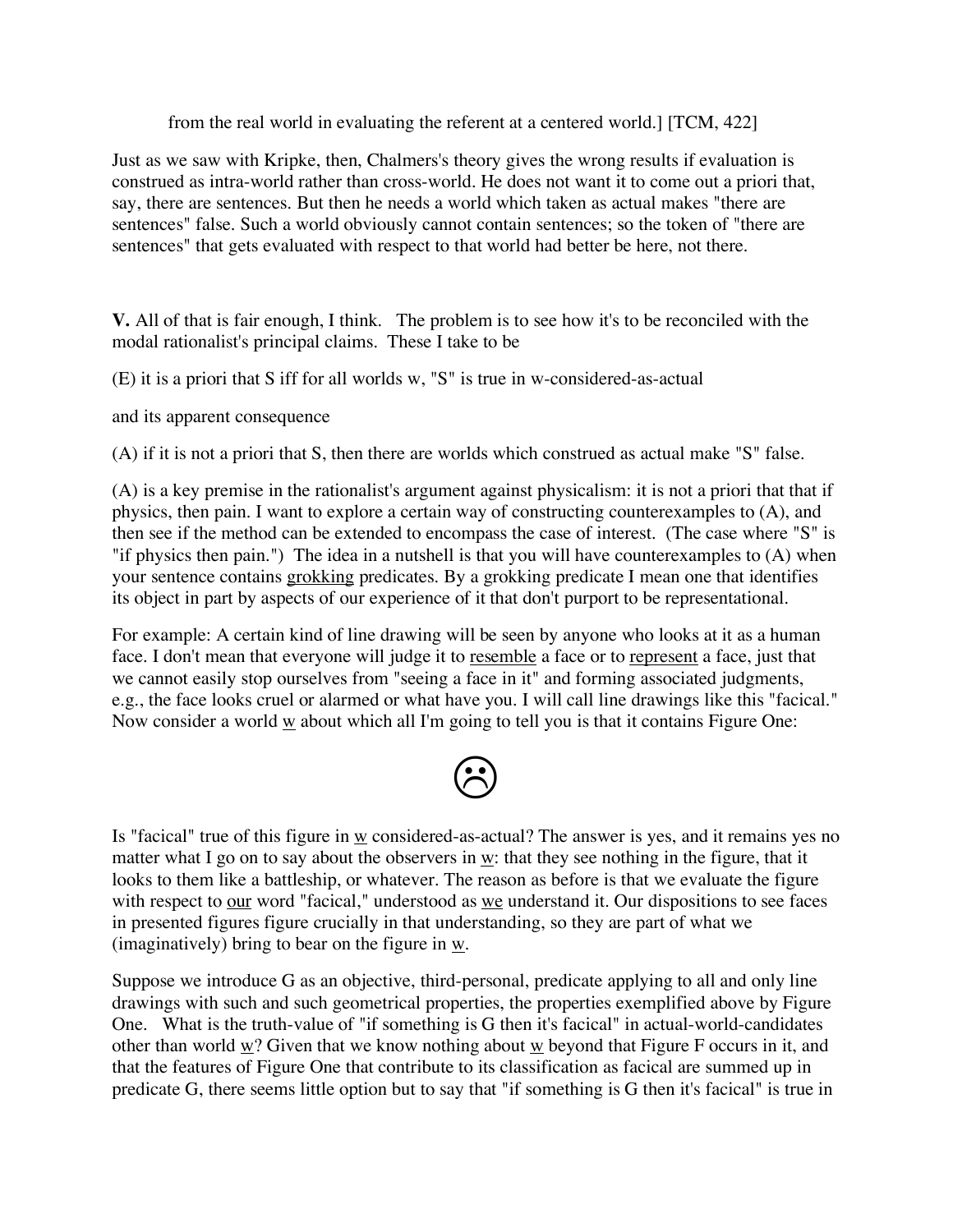any world considered as actual.

But if "Gs are facical" is true in all actual-world-candidates bar none, then principle (A) makes a prediction: it predicts that "Gs are facical" is true priori. This is a problem because intuitively, you have to do some experimenting to realize that Gs are facial: you have to expose yourself to Gs and ask yourself if you see faces in them. Reflecting on the geometrical property will not do it, no more than reflecting on the geometry of Muller-Lyer lines will reveal to you that one will appear longer.

I suggest then that "Gs are facical" is a counterexample to principle (A). More things are true in every candidate-for-actuality than are true a priori. The reason is simple enough. When we evaluate sentences in candidates-for-actuality, we are allowed to exercise any dispositions that inform our understanding of the relevant words; we are allowed in particular to check how various items considered-as-actual strike us or make us feel. When we ask about a sentence's status as a priori or not, we are not as generous about allowable methods of verification. A sentence that we cannot know to be true without self-experimentation is not considered a priori. (Otherwise it would be a priori which geometrical figures make for optical illusion!)

**VII.** The claim so far is that if we go by (A), then claims employing grokking predicates can be non-a-priori without a falsifying world. And now a conjecture: "pain" is a grokking predicate. Pain is picked out at least partly in terms of non-representational aspects of our first-personal experience of pain, viz. the hurting aspect. (Compare the seeing-a-face-in-it aspect of facicality.) If the conjecture is granted, then someone who thinks that  $\text{pair} = c$ -fiber-firings can defend her position as follows.

*I agree with you that it is not a priori that all cases of c-fibers firing are cases of pain. The reason however is not that some world-considered-as-actual makes "there are c-fiber firings but there's no pain" true. That would be a world that contained c-fiber firings with the odd property that were we to expose ourselves to these c-fiber firings in a first-personal way, it wouldn't hurt. But, just as attending (from the right perspective, with our actual dispositions) to a line drawing with property G, we can't help but see a face in it, exposing ourselves (from a first-personal perspective, with our actual dispositions) to c-fiber firings, we can't help but feel pain. This is why I say that there are no worlds which considered as actual make "there are c-fiber firings but there's no pain" true.*

*How can the conditional be non-a-priori despite being true in every world considered as actual? The reason is implicit in the above. When, in the course of calculating primary intensions, we look for the "hurt" in an objectively given state, we allow ourselves to exercise actual-world dispositions on that state, including self-experimental dispositions. We ask ourselves: does that hurt when I appropriately expose myself to it? The rules change when we switch from calculating primary intensions to judging a priority. When in the course of judging a priority we look for the "hurt" in the same state, we do not allow ourselves the privilege of exercising semantically relevant dispositions.*

So, yes, it is a posteriori that where there are c-fiber firings there is pain. But that doesn't make *for a zombie-world any more than the a posteriority of "where there are G-figures, there is facicality" makes for a world physically like ours but in none of whose figures we can see faces.*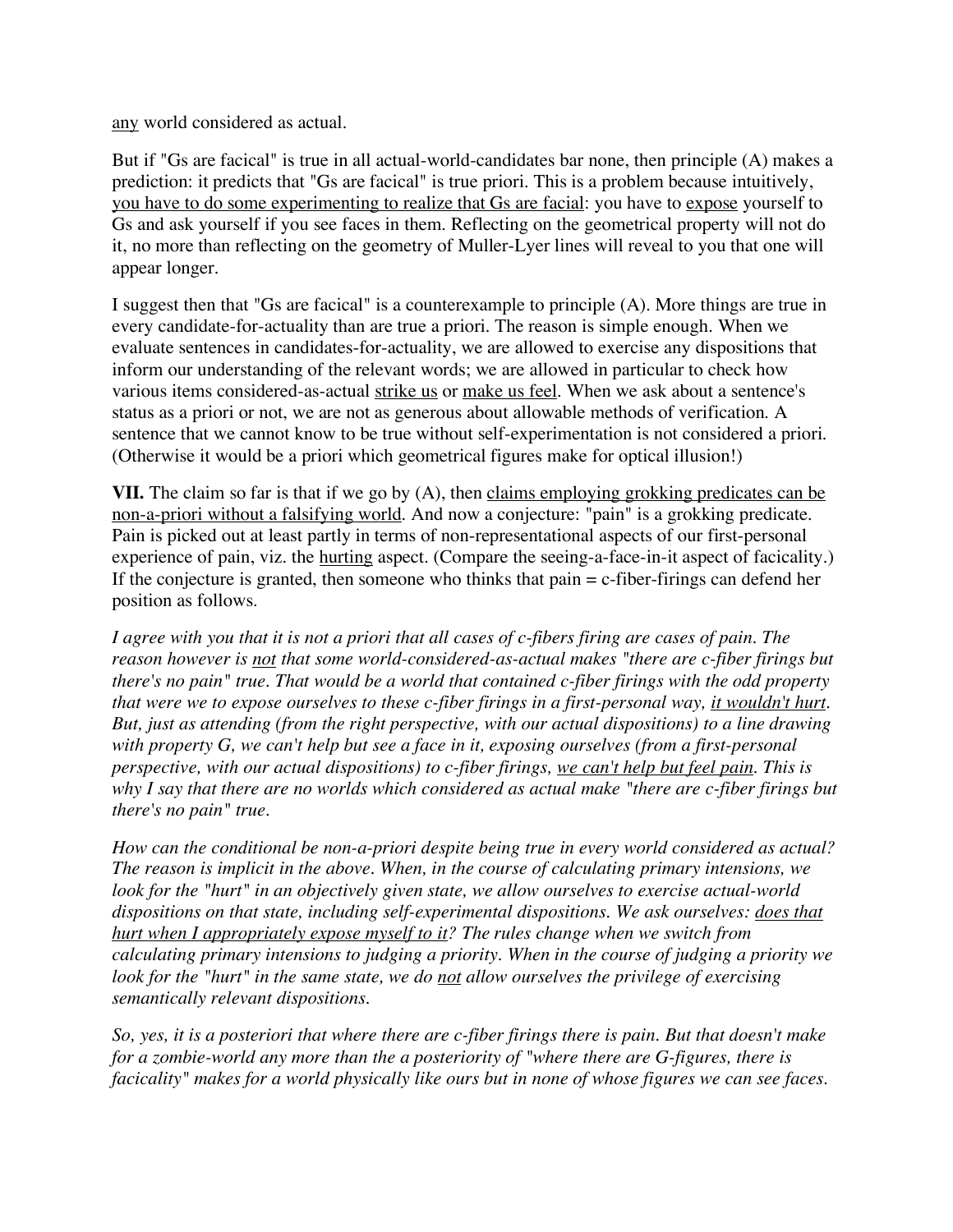**Objection:** You've misunderstood the rationalist claim. What does it take for a thing considered as actual to go into an expression's primary intension? Contrary to what you suppose, being able tell by virtue of our competence with the expression that it applies to X is not enough. The question is "what one can know justified independently of experience by virtue of one's competence. Reactive dispositions that proceed via self-experimentation don't yield experienceindependent knowledge" (Chalmers, p.c.) Rather than (E) I would say that

(E\*) it is a priori that S iff for all worlds w, we are justified independently of experience in thinking that in w-construed-as-actual, it is the case that S.

**Reply:** OK, but then (N) above no longer follows. All that follows from a failure of a priority is that is that there are worlds which we are not a priori justified in regarding as S-worlds. That is,

 $(N^*)$  if it is not a priori that S, then for some worlds w, we are not justified independently of experience is thinking that w-construed-as-actual, it is the case that S.

Let it be then that zombies are a priori conceivable, in the sense that it is not a priori that if physics then pain. It no longer follows that there are zombie-worlds; all there have to be is worlds that might be zombie worlds as far as we can tell a priori. That much is true already of the actual world!

**Objection**: The rationalist theorist assumes that worlds are given in such a way that (vagueness aside) one can always tell a priori just in virtue of one's competence whether w is an S-world or not. A world w which we're not justified independently of experience in regarding as a painworld is a world w that we are justified independently of experience in regarding as a zombieworld.

**Reply**: The assumption that worlds are given in such a way as to permit a priori determination of whether or not S is the case is a tendentious one in this context. The assumption pinches in one of two places, depending on whether we start from the world end of things or the meaning end. Starting from the world end, let's suppose that worlds are given in terms of their "lowerlevel" properties, which I assume means relatively natural properties and/or properties on which everything else supervenes. This is what Dave suggests when he says:

The supervenience conditionals that we are considering.. have the form "If the low-level facts turn out like this, then the high-level facts will be like that." (TCM)

These conditionals are for the rationalist analytic in the sense of being true in virtue of meaning, indeed the apriori aspect of meaning. I hope the pinch here is clear. The "a priori determination" assumption entails that nothing counts as a meaningful expression unless its meaning can be given in terms of supervenience conditionals of the kind suggested. But then the modal rationalist is committed to something prima facie analogous to the analytic confirmation relations advocated by Carnap and rejected by Quine.

One might wonder whether this leaves room for any ordinary English expressions; a Quinean would say it did not, and I am tempted to agree. But leaving that aside, the a priori determination picture clearly leaves no room for expressions like "facical," or for that matter "graceful," or "thrilling," or etc. Grasp of the meaning of "facical" etc. does not carry with it an ability to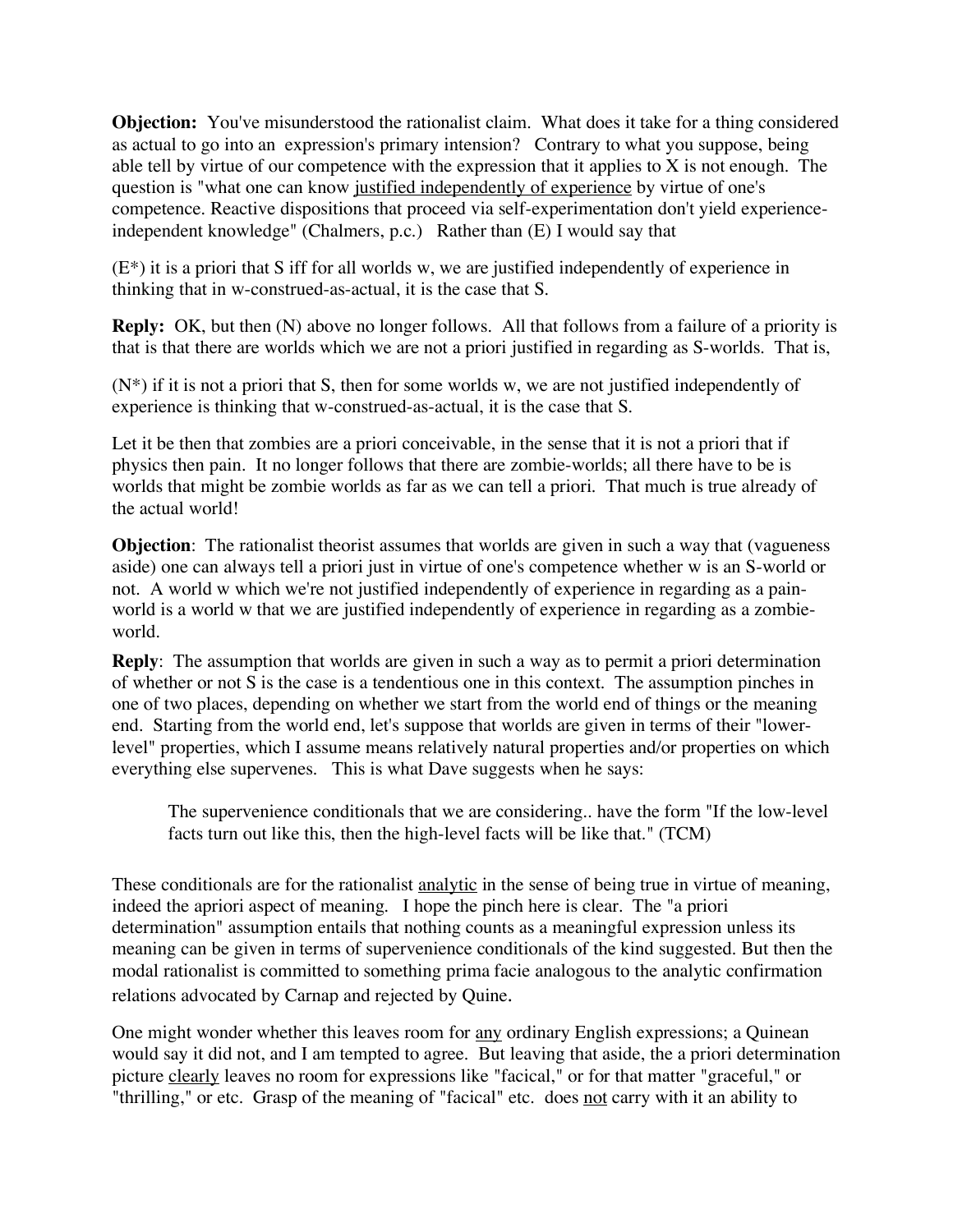intellectually contemplate worlds-c.a.a. and to decide on the basis of that contemplation which things the predicate applies to. Grasp of the meaning of "facical" ("graceful" etc.) takes the form of an ability to tell what is facical when confronted in the right sort of way, not with a representation of the relevant circumstances, but with the circumstances themselves.

Starting from the meaning end, let's suppose that worlds are given in terms that always do make it a priori detectable whether they are S-worlds or not. The means that facts about what is facical – and so facts about what would be seen as facical by people like us if were to confront them - have a place in lower-level world-descriptions.

This again pinches – facts about what we would see faces in don't seem terribly lower-level – but never mind; let them in. The problem now is that if we let them in here, we should let them into our description of the alleged "zombie"-world as well. A world physically like ours has not been fully described until it's specified whether subjects like ourselves would (if suitably positioned) grok c-fiber firings in a painful way. Since the identity-theorist presumably thinks that the only permissible specification here is that we would feel pain in the envisaged circumstance, it's not clear why she can't just deny the dualist's claim that there's a world physically like ours but with no pain. Because, to repeat, whether or not there is pain is a worldc.a.a. depends on whether or not "pain" in our mouths stands for anything there; and that depends on whether anything there would be experienced as pain were we given the right sort of firstpersonal access to it.

**Objection**: None of your problems arise if we see facicality as a response-dependent concept: x is facical in w-c.a.a. if it is such as to elicit a certain sort of perceptual reaction in w's population. On that reading of "facical" I can move a priori from lower-level facts about the w-folks' reactions to determinations of facicality. I appreciate that that's not the way you want "facical" read – but hear me out.

Suppose you're right that there are words like "facical" and "graceful" whose meanings are closely tied to our actual reactive dispositions; the concept of facicality is not to be identified with the response-dependent concept of eliciting face-seeing reactions. Then as you say, a world-c.a.a. in which our dispositions were different would be, not a world in which Gs failed to be facical, but one in which "facical" meant something different -- shmacical, say -- and Gs were not shmacical.

Surely though nothing much turns on how we individuate meanings: on whether we say that "facical" means something different in the contemplated world (as you insist) or means the same (as on my response-dependent interpretation). Either way I maintain that it is a priori that S if and only if for all worlds w (even those where S changes meaning) in w-taken-as-actual it is the case that S. That there are worlds where people don't see faces in Gs is enough to make it non-apriori that Gs are facical quite independent of the question whether "facical" has changed meaning in those worlds.

**Reply:** Now we're drifting back towards the T-schema problem. You can't really mean that S is a priori iff for all worlds w -- even those where S means something different -- if w obtains then